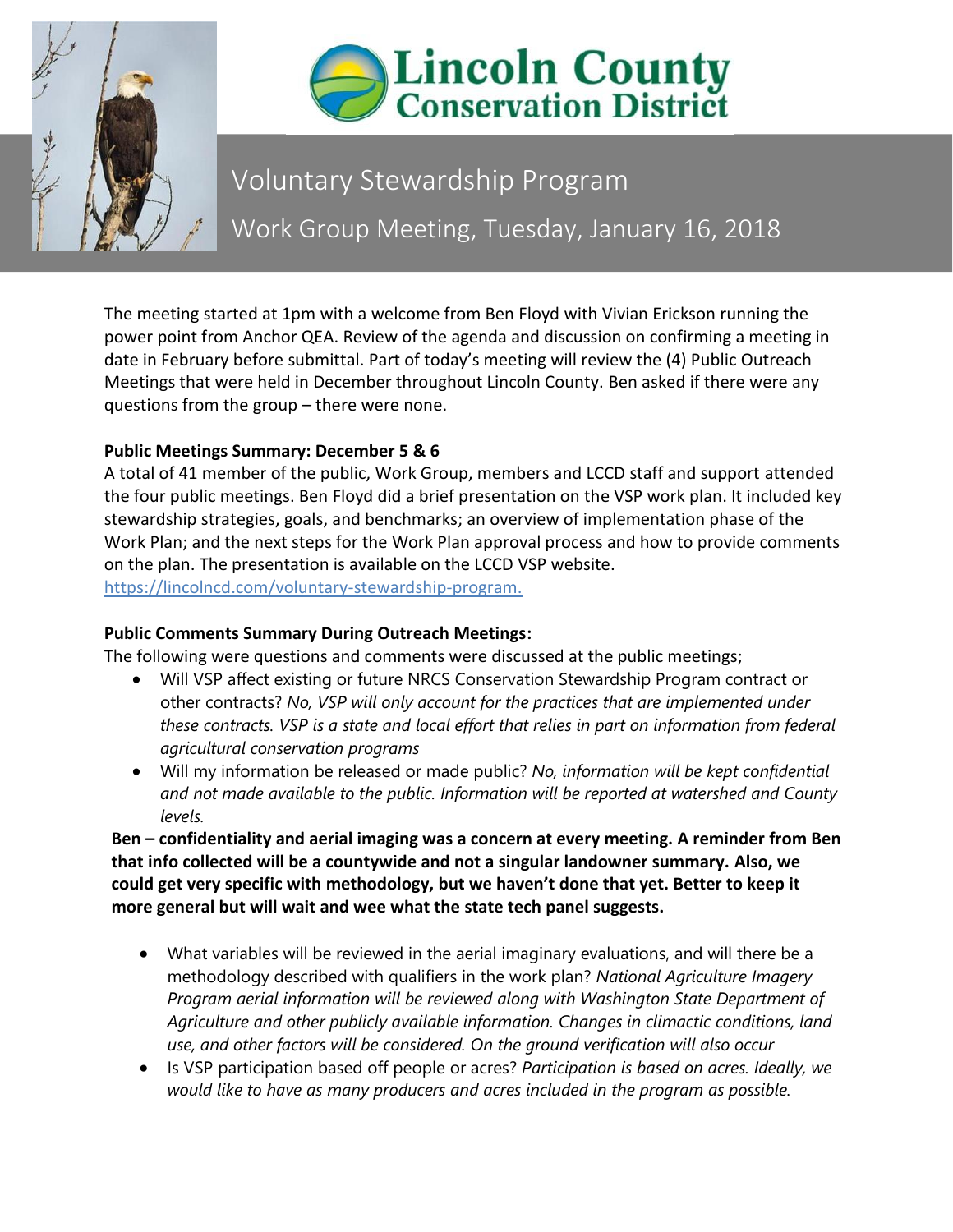- Under VSP, do I have to report all my other NRCS programs? *The Conservation District expects to be able to collect this information directly from NRCS. It is hoped that producers will share information on other conservation practices that are producer-funded that can be accounted for under the VSP.*
- Will the plan address natural events? *Natural events and other climactic variation and their corresponding effects on critical areas will be accounted for in the tracking and reporting of VSP performance. Changes to the critical areas from these events will be adjustments to baseline conditions.*
- **Ben – Lots of questions on Natural Event; fire, floods. Went over how all these were addressed in the Work Plan and that the Work Group had been very diligent in the inclusion of this to the Work Plan.**
	- Do critical area maps identify natural resources on my property? *Yes, inasmuch as they are accurate. Maps are a starting point for on-farm conservation planning, when requested by producers. Critical areas maps are currently available from the Lincoln County Planning Department*
- **Dennis Bly – I think most producers would like to know if they have a critical area on the property.**

#### **Ron Mielke – I agree, I think it'd be very beneficial for producers to know if that have do indeed have a critical area on the property.**

*\*Action Item\* Reach out to Courtney Thompson at the county for critical are maps with layering of owners. LCCD has received these maps since this meeting in January and are on record. \**

• Can VSP include past BMPs implemented even if it's not in an active contract? *Yes, the CD would like to account for all conservation practices implemented since 2011, even if some practices are no longer under contract.*

# **Next Steps from Public Meetings**

Public comments are requested through January 12, 2018. The LCCD will share public comments with the Lincoln VSP Work Group at the January 16, 2018, meeting. Work Plan submittal for State review is anticipated in Spring 2018 with the Work Plan being finalized by Summer 2018.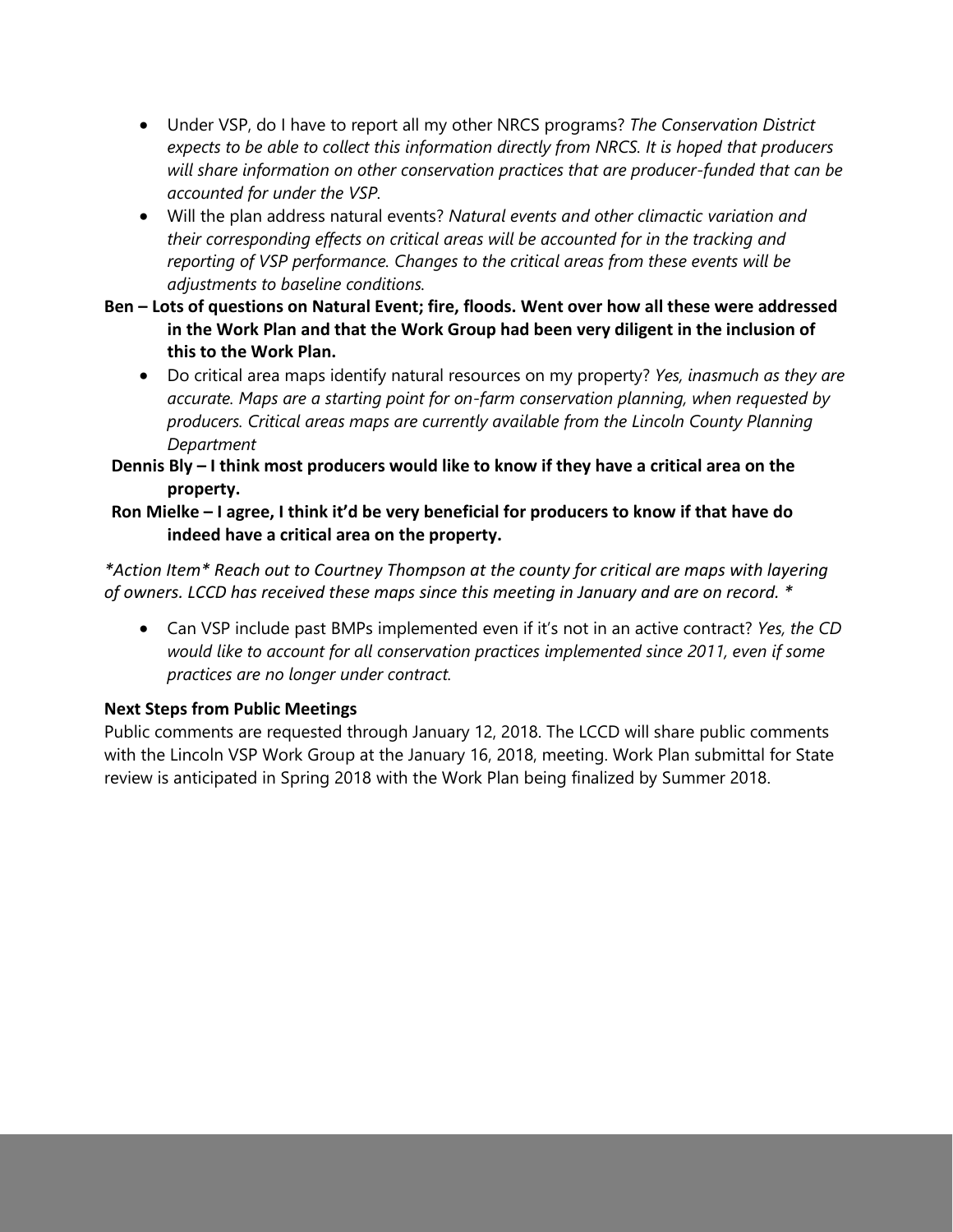**Vivian Erickson Next went over the Comment Response Matrix:**

**We only received comments from one land owner in Lincoln County. Most of the comments were very technical in nature and mostly centered around wind and erosion and the accuracy of the current maps being used.**

\*Please see attached **Comment Response Matrix**\* these are comments and response/discussion from the Work Group

**Wind Erosion:** *Is there a newer map available?*

**Garith Krause – will a new map have any impact at the review level? John Small – No Ben – Vivian/John? How hard is to put a new map in? Vivian – It would change all the intersect data. Ben – Its's a minor item that would change only intersecting data Garith – I say we acknowledge a new map was available at the end of the planning process, but the new data does not affect the data for the current work plan.**

**Water Erosion:** \*John Small – Commenter want to add moderate erosion to the sever rating

**John – All soils have potential and we were keeping it to the extreme side. Areas could be shown on map as possible to be a moderate rating for erosion. Ben – Let's include a blanket statement that all soil could erode - some more than others.**

**Critical Aquifer Recharge Areas:** \* Vivian Ericksen – Commentator noted and summarized that other areas should be noted in the plan

**Elsa Bowen – The RCW call out the areas within the county's mapping Ben - We are looking to protect ground water quality throughout the county already.**

**Confidentiality:** \*Vivian – pg 33 we could add privacy note **Ben – Can we say Checklist can be kept confidential? Bill Eller – If the Checklist is kept by the landowner it would be considered confidential. Please reference the policy on the on the WSCC website. Elsa – If someone turns in a checklist to the CD's is it still private? Bill Eller – No, only if they hang on to it Vivian – Even though the checklist has no owner field on it? ie: Name, contact info? Ben – CD's will have to figure out how to use it etc. during implementation Garith Krause – Is this Checklist then for producer use only? Elsa – No value if the producer doesn't turn it in Ben – Web base reporting a possibility Bill Eller – I can't guide you and how to do this. Individual Conservation plans will be confidential and checklists also if kept with the landowner**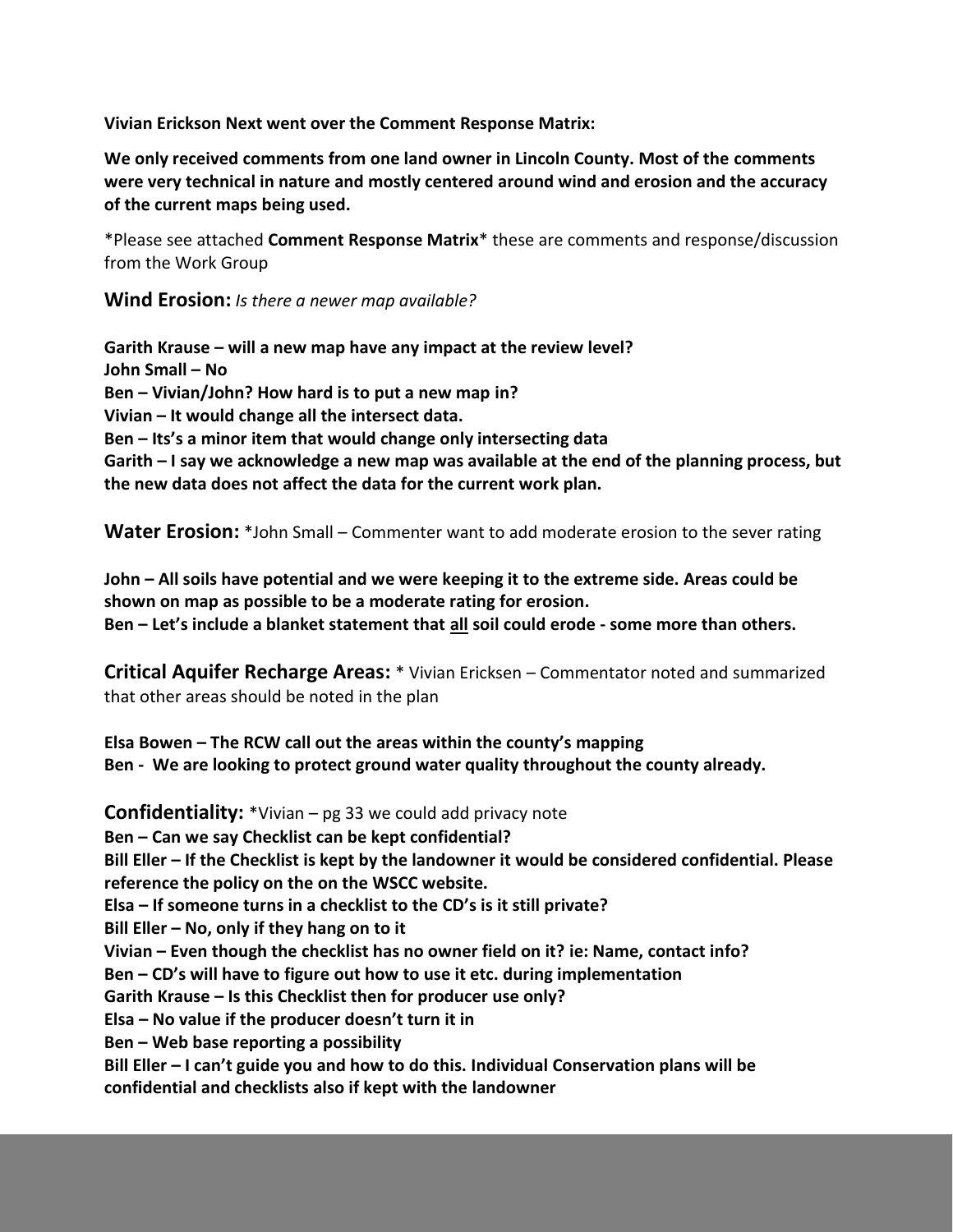**Garith – Why doesn't the Checklist stay confidential? Ben – Could it be an appendix to the conservation Plan? Elsa – Checklist could be done by yourself and sent in with random sampling Eddie Johnson – What's Grant County's approach? Ben – don't think Grant county has figured that out yet either Bill Eller – I urge you to look at the plans that have already gone through and to look at the policy advisory board has already put into place Ben – We'll do a little more research/homework with the Advisory Committee policy to everyone.**

**Watershed Planning:** \*Vivian – Suggested update; could add reference to tables 5-1 and 5-5 **Ben – We can make it more of a direct tie to the Watershed planning**

**Ron Meilke and Jason Kunz (phone) – "Everything good so far"!**

**End of Public Comments Review**

**Eddie Johnson – We need a reworked Matrix with maybe Whitman and Grant county's privacy on reporting status if available.**

**Next Steps -** 

**Elsa – Can we bring all this together by our scheduled next meeting, February 20?**

**Ben – Yes, we can bring all this together by then**

**Eddie – Keep March meeting on hold if heeded**

**Ben - There will more edits after and during review so if we learn more about reporting we could add that as well**

**Ben – February 20th meeting we can determine whether or not we will be submitting the second half of March.**

**Bell Eller – As soon as you have a date let me know**

**Meeting adjourned at 3:05pm**